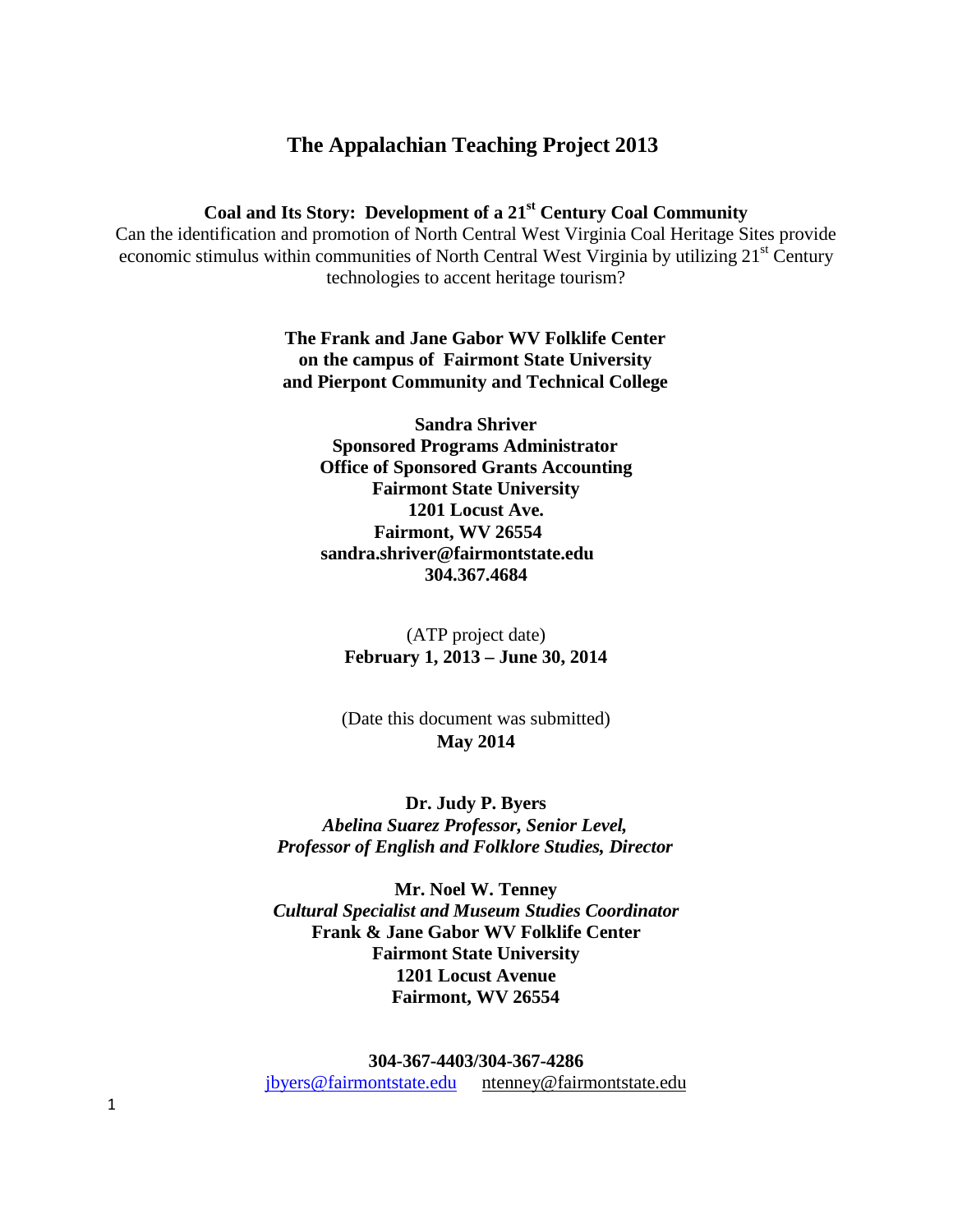### **Final Report Narrative**

| Title of Project:    | Coal and Its Story: Development of a 21 <sup>st</sup> Century Coal Community                                                                                                                                                                      |
|----------------------|---------------------------------------------------------------------------------------------------------------------------------------------------------------------------------------------------------------------------------------------------|
|                      | Can the identification and promotion of North Central West Virginia Coal<br>Heritage Sites provide economic stimulus within communities of North<br>Central West Virginia by utilizing $21st$ Century technologies to accent<br>heritage tourism? |
| <b>Grant Period:</b> | February 1, 2013 – June 30, 2014                                                                                                                                                                                                                  |
| <b>Grantee Name:</b> | Frank & Jane Gabor WV Folklife Center on the campus of Fairmont State<br>University and Pierpont Community & Technical College                                                                                                                    |
| Project Director:    | Dr. Judy P. Byers/ Mr. Noel W. Tenney                                                                                                                                                                                                             |

#### **Description of Project:**

Students researched regional historic coal sites and utilized 21<sup>st</sup> Century technologies for the development of a model for heritage tourism integration. The focus of this project centered on educating our community partners to the potential of using social media tools (crowdsourcing) as a means of getting travelers to specific sites (wayfinding) and the value of these tools to enhance their individual missions, economic development and sustainability needs, and to develop a greater awareness of the historical context of the region.

#### **Background:**

North Central WV has played an historically significant role in coal production in Central Appalachia. By 1900, the Fairmont Coal Field encompassed more than 23,000 acres and a plethora of company owned mining communities. While there are similarities to the southern West Virginia coal fields in the use of an immigrant labor force and the structure of company housing and communities, it is also very different in other respects. This northern region has not only mined the coal, but has also been home to several industries that have relied heavily upon coal, such as power generation and manufacturing.

The construction of the Rivesville Power plant began in 1907 and within five years was fully operational. At various points in its history, the plant was a national leader in power production, home to innovative technology, and was once the largest coal powered electrical plant in the country. The plant closed in October of 2013, and at that time the Marion County Historical Society acquired thousands of photographs of the plant and its employees covering its 100 years of production. The availability of a dependable electrical supply was a key factor in industrial growth in Marion County early in the  $20<sup>th</sup>$  Century.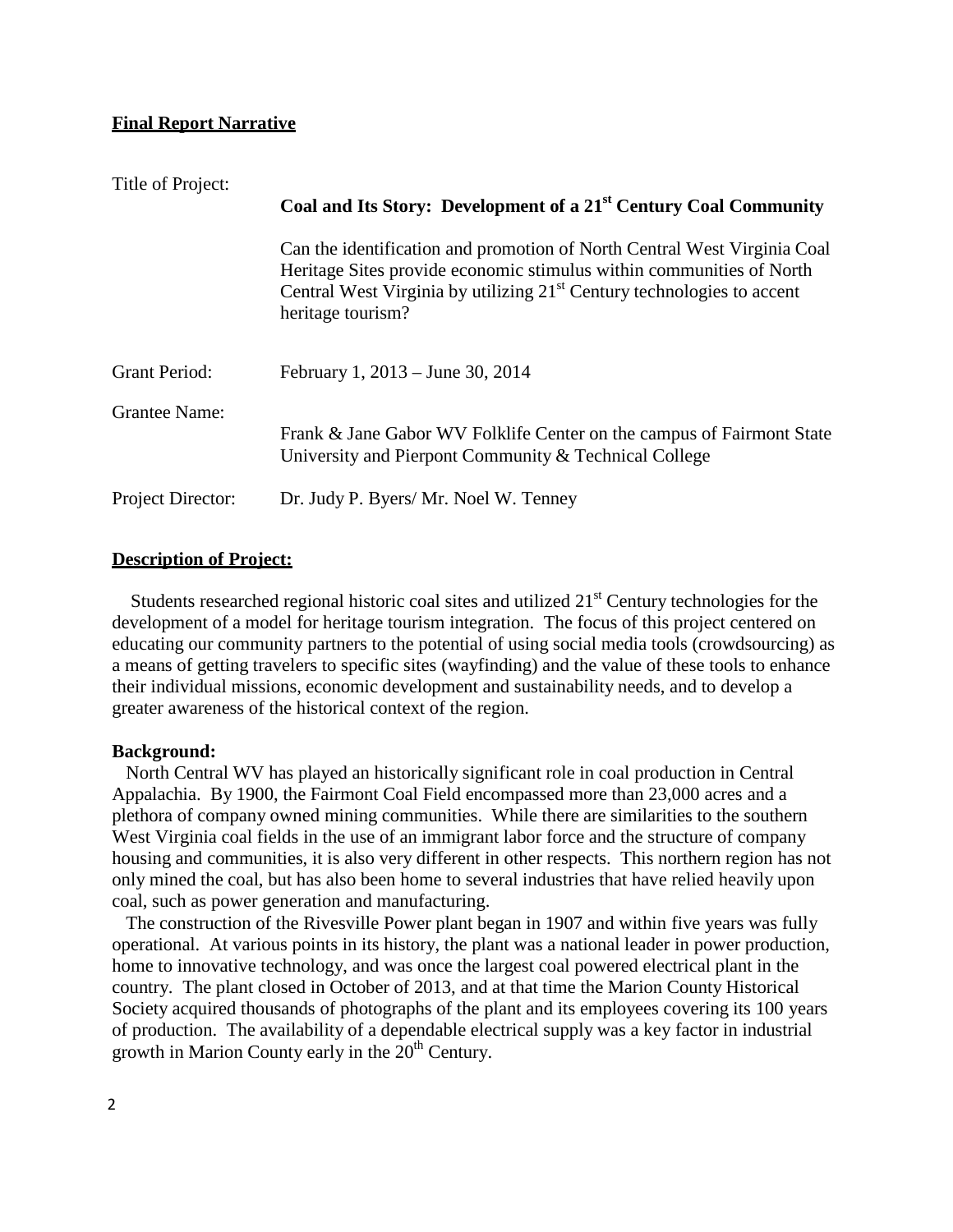Marion County was home to the Monongah Glass Company from 1903 to 1928. During that time, Monongah Glass was one of the largest glass producers in the world. Glass production remained in the area after 1928 under the Hocking Glass Company name. Various patterns of Monongah Glass are considered highly collectible and are much sought after. While coal was not used directly in the production process, the plant was dependent upon the generation of power at the Rivesville Power Plant.

Westinghouse Electric manufactured small appliances at its facility for more than 70 years in Marion County. Their business model was heavily dependent upon the availability of a steady and sufficient power supply.

Even though this strong manufacturing base has changed or been lost, coal remains an integral part of the community as seen in place names, historic photographs on display in the community, and the memories of the people. The above industrial examples, along with other local museums, former coal camps, coal history centers, and associated housing and food resources were used to create a content and context for the project. Community organizations are continuing interest in gaining skills to aggressively work towards preserving the history of coal in the region.

#### **Activities:**

In addition to the conference presentation, poster, and other activities, please include full details regarding the following requirements of the 2013-2014 Scope of Work:

• activities with community partners (include partner name(s), dates and locations of meetings, topics of Focus Group discussions, etc.)

#### **Community Partner and Central Focus of the Research Project:**

FSU students partnered with the Northern Appalachian Coal Mining Heritage Association (NACMHA), the Marion County Historical Society (MCHS), and the Marion County Convention and Visitors Bureau (MCCVB). NACMHA and MCCVB are both located within ½ mile of I-79 with easy access and MCHS is only 1.5 miles from the Interstate, these organizations serve as the gateway to the northern coal trail.

Community partnering also included various individuals that represented expert knowledge of the chosen focus communities of Rivesville, Monongah, Carolina, Fairview, and Fairmont. These individuals included:

-George Yost (September 15, 2013- traveled with George in and around Fairview, WV as he discussed the history of Fairview and growing up in that community); -Frank Gabor (September 7, 2013 – traveled with Frank around Grant Town, WV as he discussed growing up and life in that coal community during the 1940s and 1950s);

-Trudy Lemley (Beginning September 2, 2013 through May 7, 2014 for Joanna Ross's senior project – met with Trudy on Wednesday evenings throughout the 2013-2014 academic year at the Frank and Jane Gabor WV Folklife Center on the shared campus of Fairmont State University and Pierpont Community and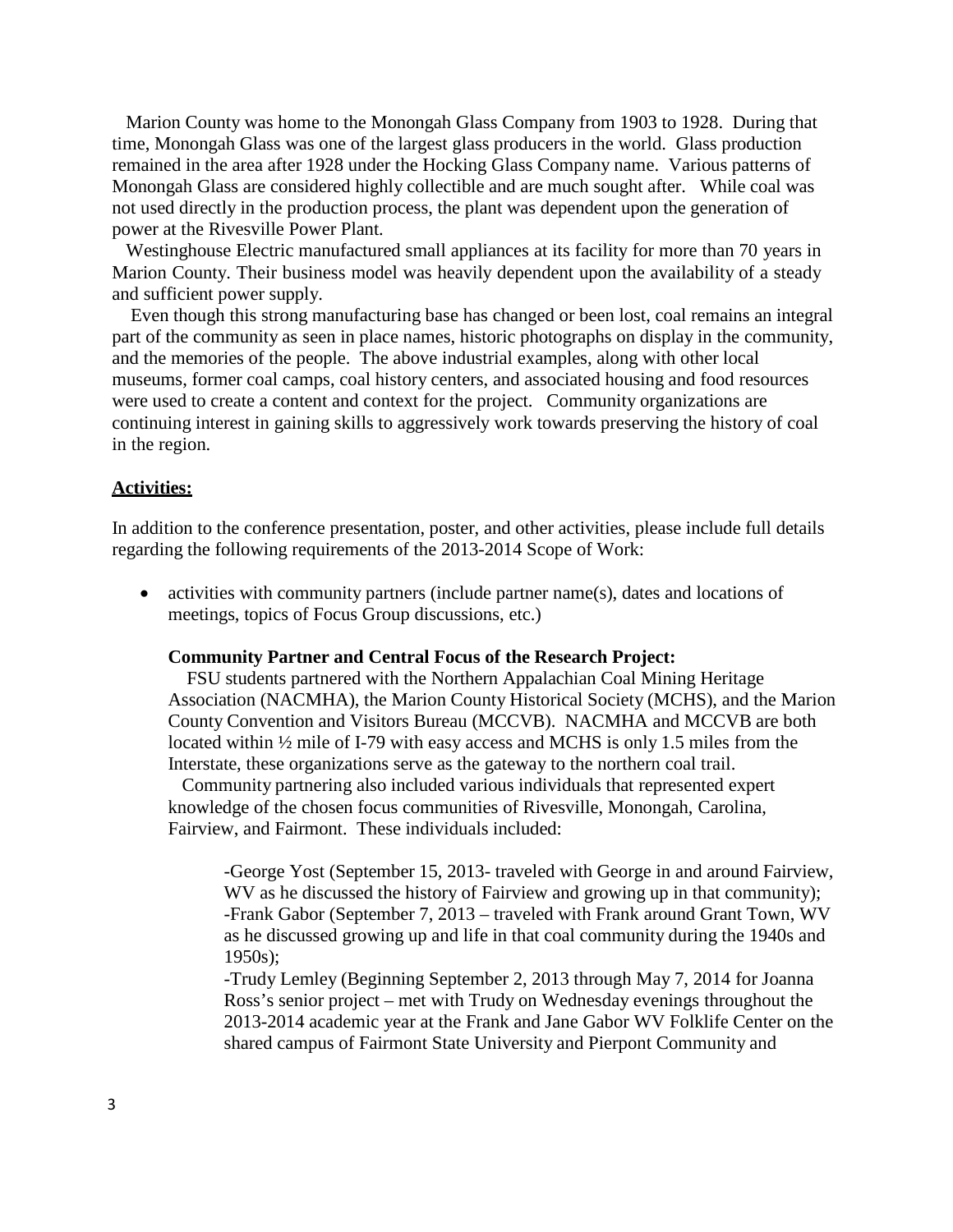Technical College to gather and preserve the oral history that Trudy collected about life in the Carolina coal camp);

-Danielle Williams (November 7, 2013 – met at the Frank and Jane Gabor WV Folklife Center on the shared campus of Fairmont State University and Pierpont Community and Technical College to discuss her campaign to save the historic Blumberg Building in Monongah, WV);

-Dr. Greg Hinton (September 20, 2013 – traveled to Barrackville, WV and met with two community members who lived and/or worked in the mines and talked about how their life was living in the Barrackville coal camp);

-Ron Winter (November 14, 2013 – met at the Frank and Jane Gabor WV Folklife Center on the shared campus of Fairmont State University and Pierpont Community and Technical College to scan images and collect history about the Westinghouse Electric Company).

#### **Number and description of planned meetings with the community partners:**

Meetings of the leadership committee (students, faculty advisors, and selected community partner individuals) began in late August and early September at the Folklife Center. Those participants included:

-Northern Appalachian Coal Mining Heritage Association (November 9, 2013 – met at the Coal Mining Museum on the grounds of the Coal Country Miniature Golf in Fairmont, WV to interview Mike Rohaly about his experience in the coal mines and the organization);

-Marion County Historical Society (October 25, 2013 – met at the Marion County Historical Society in Fairmont, WV to collect images and information about the Rivesville Power Plant);

- Marion County Convention and Visitors Bureau (October 11, 2013 – contacted the Visitors Bureau about our project and provided research that was collected for our project to be added to the Marion County Convention and Visitors Bureau's mobile phone app).

Individuals representing the focus communities and the six student participants were also involved with the leadership committee. Dr. Judy Byers and Noel W.Tenney presided over the meetings. Focus Groups were developed for each partner with two students leading. These Focus Groups began meeting the week of September to develop the details and background of the project. Dr. Byers and Mr.Tenney attended the meetings as the research began. Students continued to meet weekly on Thursday afternoons, and they used these times to also work individually with members of the community partners and individuals representing the focus communities. Dialogue was continued with the various community groups as the project neared completion. Students worked with the Northern Appalachian Coal Mining Heritage Association to create and monitor crowdsourcing tools, such as Yelp and TripAdvisor. Students worked with Trudy Lemley to create a Pinterest page to promote the coal heritage of Carolina, WV.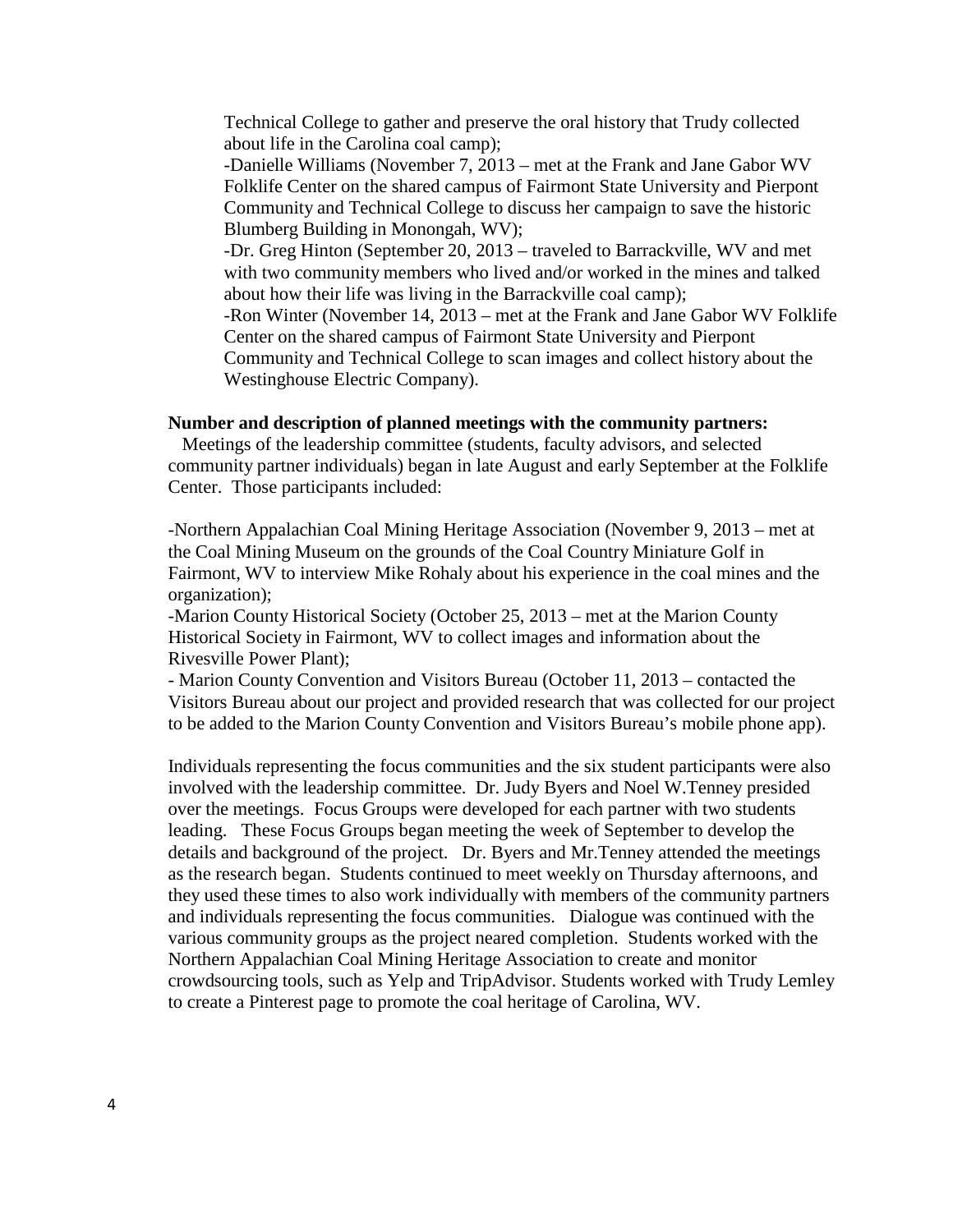• required presentations of student research to community groups other than the primary partner (include the name of the group(s), the date of the presentation(s), and document publicity surrounding the presentation in the attachment section below)

### **December 6, 2013**

Student Susan Carleton represented the Frank and Jane Gabor West Virginia Folklife Center and the 2013 ATP students from Fairmont State University at the first annual Coal Mining Appreciation Day Swap Meet sponsored by the Northern Appalachian Coal Mining Heritage Association in Fairmont, West Virginia. She presented a display booth for the Folklife Center and brochures about the research project conducted by the ATP students at Fairmont State.

## **December 7, 2013**

Students presented their research project at the 2013 Appalachian Teaching Project Conference in Washington, DC.

## **March 28, 2014**

Students presented a poster session of their research project at the Appalachian Studies Conference held on the campus of Marshall University in Huntington, West Virginia.

### **April 16, 2014**

Students presented their research project at the Celebration of Student Scholarship held on the shared campus of Fairmont State University and Pierpont Community and Technical College in Fairmont, West Virginia.

(see further documentation in the attachment)

• links to any videos or social media that show the students interacting with their community partner(s)

### **ATP Facebook page**

<https://www.facebook.com/FSUATP2013>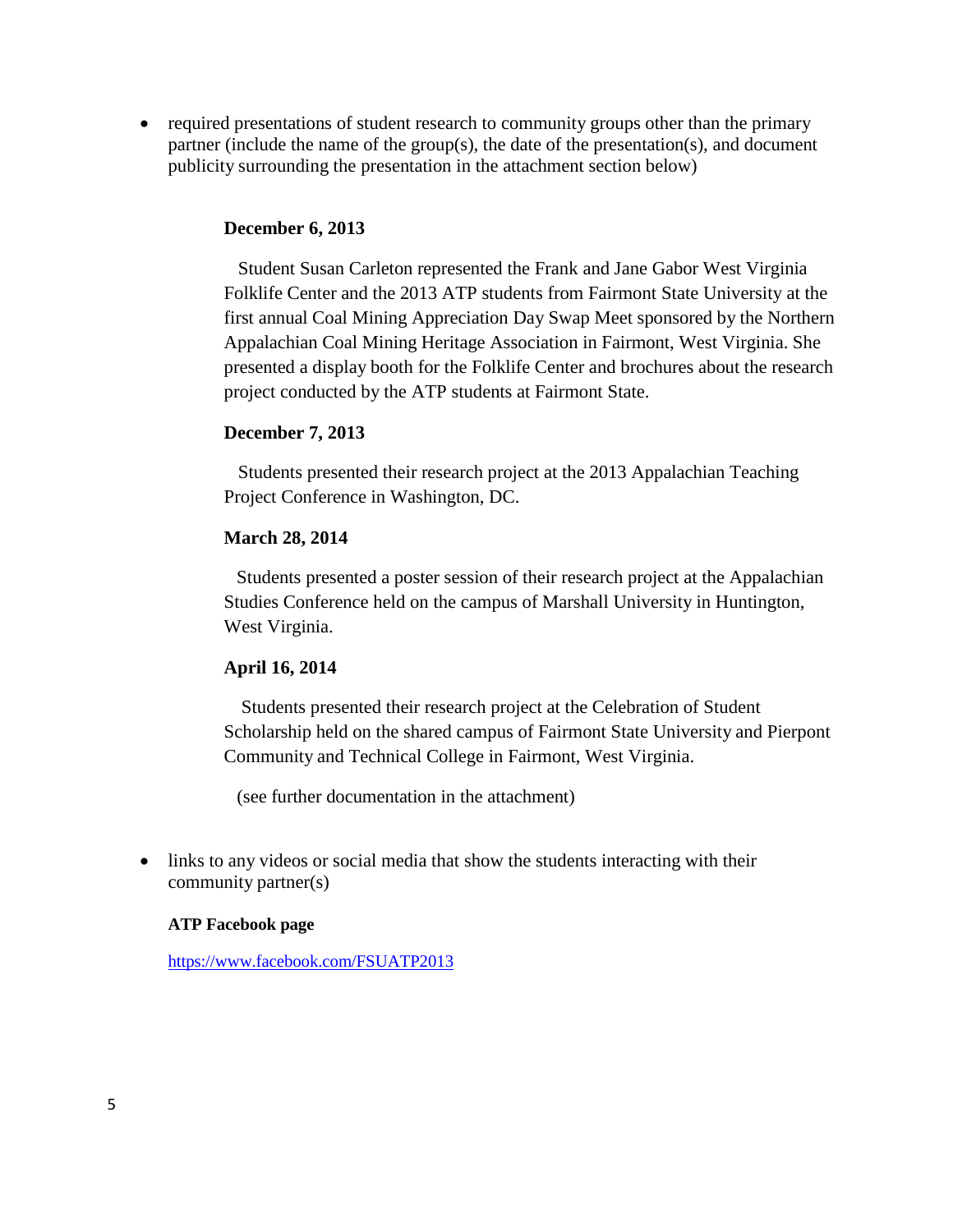### **NACMHA**

#### <https://www.facebook.com/nacmha>

<http://nacmha.org/>

#### **MCHS**

<https://www.facebook.com/groups/152591356765/>

<http://www.marionhistorical.org/>

### **MCCVB**

<https://www.facebook.com/MarionCVB>

<http://marioncvb.com/things-to-do/>

#### **Ongoing Carolina, WV coal camp field project**

[www.carolinawvoralhistoryproject.com](http://www.carolinawvoralhistoryproject.com/)

### **Course Number and Students**

FOLK 4400 – Directed Studies (Fall 2013)

Susan Carleton, Christy Collins, Jane Gilchrist, Joanna Ross, and Jaimie Turner

### **Project Outcomes:**

Students:

- Identified, researched, and located 8-10 regional historically significant coal sites and current heritage tourism trends of the region with a focus on the communities of Rivesville, Monongah, Carolina, Fairview, and Fairmont.
- Explored the use of crowdsourcing and wayfinding as a tool of developing heritage tourism and creating economic development and sustainability by generating traffic to these sites and service related businesses near these sites.
- Worked collaboratively with the Community Partners in Focus Groups as described above.
- Conducted a site survey of possible coal heritage areas along with interviews within the region relating to tourism, technology usage, and coal heritage:
	- Student Jaimie Turner conducted one interview with Mike Rohaly of the Northern Appalachian Coal Mining Heritage Association about his association with coal mining and his organization.

-Student Jane Gilchrist drew upon her previous experience as executive director of the Marion County Historical Society to provide information about the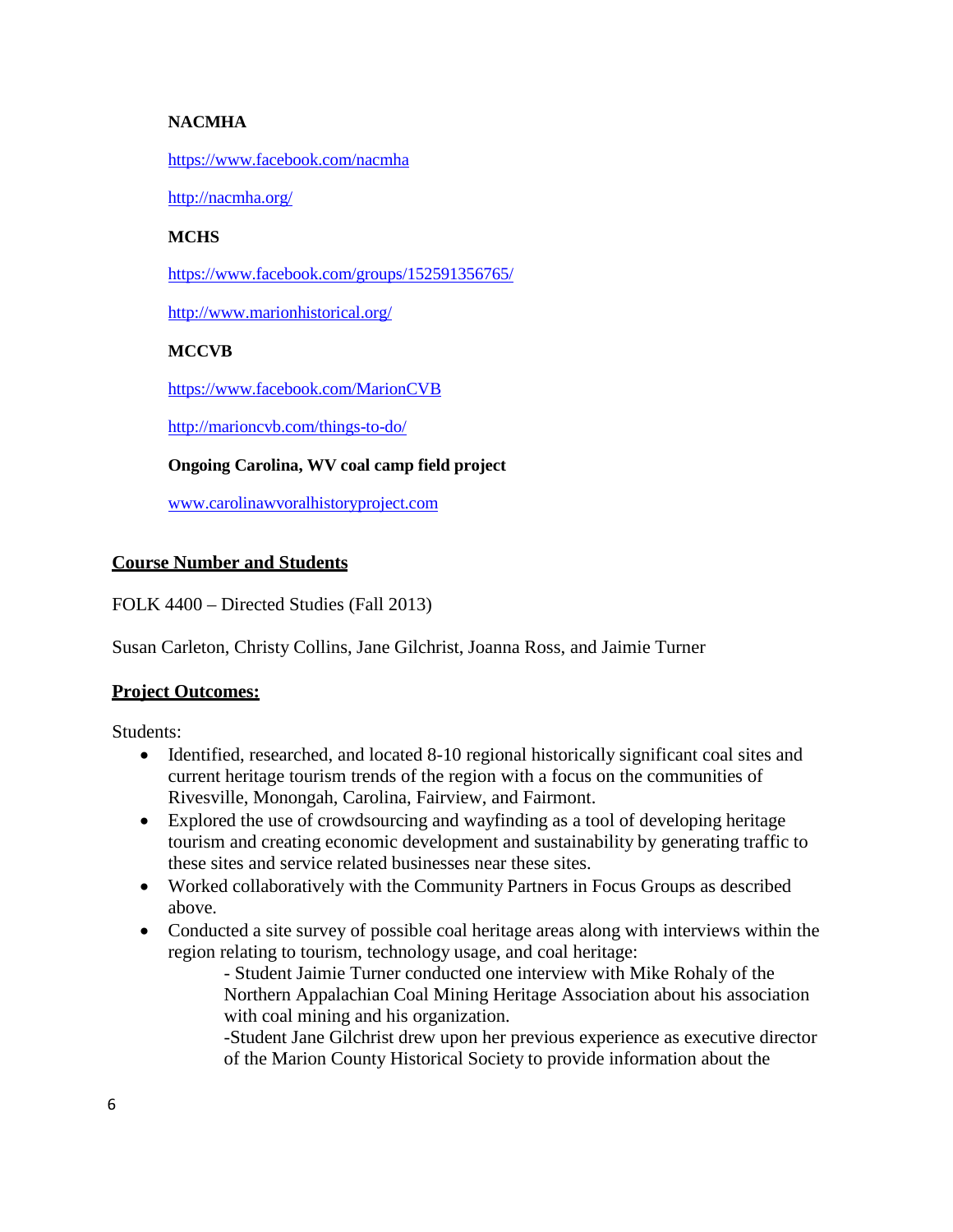Rivesville Power Plant and she had dialogue with the Historical Society to gather information and photographs about the power plant.

-Correspondence was made with the Marion County Convention and Visitors Bureau about our project and they are planning on using the information and resources gathered about the Carolina coal camp and other locations to add to their mobile phone app.

• Collected testimonies through oral history gatherings in the region. The following individuals assisted our students with their research on the region:

-George Yost provided history and information about Fairview.

-Frank Gabor discussed his life in the coal community of Grant Town.

-Trudy Lemley shared information about the history of the Carolina coal camp. -Danielle Williams discussed her efforts to save a historical building in

Monongah and her use of technology to promote her campaign.

-Dr. Greg Hinton discussed his life growing up in a coal camp outside of Barrackville and provided connections to interview residents of the coal camp, such as a 95 year old widow of a coal miner.

-Ron Winters provided images and information about the Westinghouse Electric Company.

- Researched suggestions for the Northern Appalachian Coal Mining Heritage Association, Marion County Historical Society, and the Marion County Convention and Visitors Bureau and made recommendations regarding development and implementation of a crowdsourcing strategy. The MCCVB included this research and made it available through their "Marion County CVB" app.
- Conducted research into the development of a cohesive crowdsourcing plan for Marion County, WV.
- Created and monitored crowdsourcing tools [such as TripAdvisor and Yelp] for our community partners. NACMHA has begun using both of these tools to promote their resources.
- Completed a review of the literature and prepare an annotated bibliography of materials accessed. (See Addendum for project brochure and bibliography)
- Used a multi-media approach to present suggestions to members of the community partners.
- Presented their compiled project and poster to the Appalachian Teaching Project through the Appalachian Regional Commission's Conference in Washington D.C. in December 2013.
- Presented a poster session at the annual Appalachian Studies Association Conference at Marshall University in Huntington, WV in March of 2014.
- Presented the research outcomes at the Celebration of Undergraduate Research at Fairmont State University in April 2014.

In addition, the graduate student, who was participating in this program through EDUC 6818, Educational Practicum as a requirement of a Masters in Education with an emphasis in Digital Media, New Literacies, and Learning;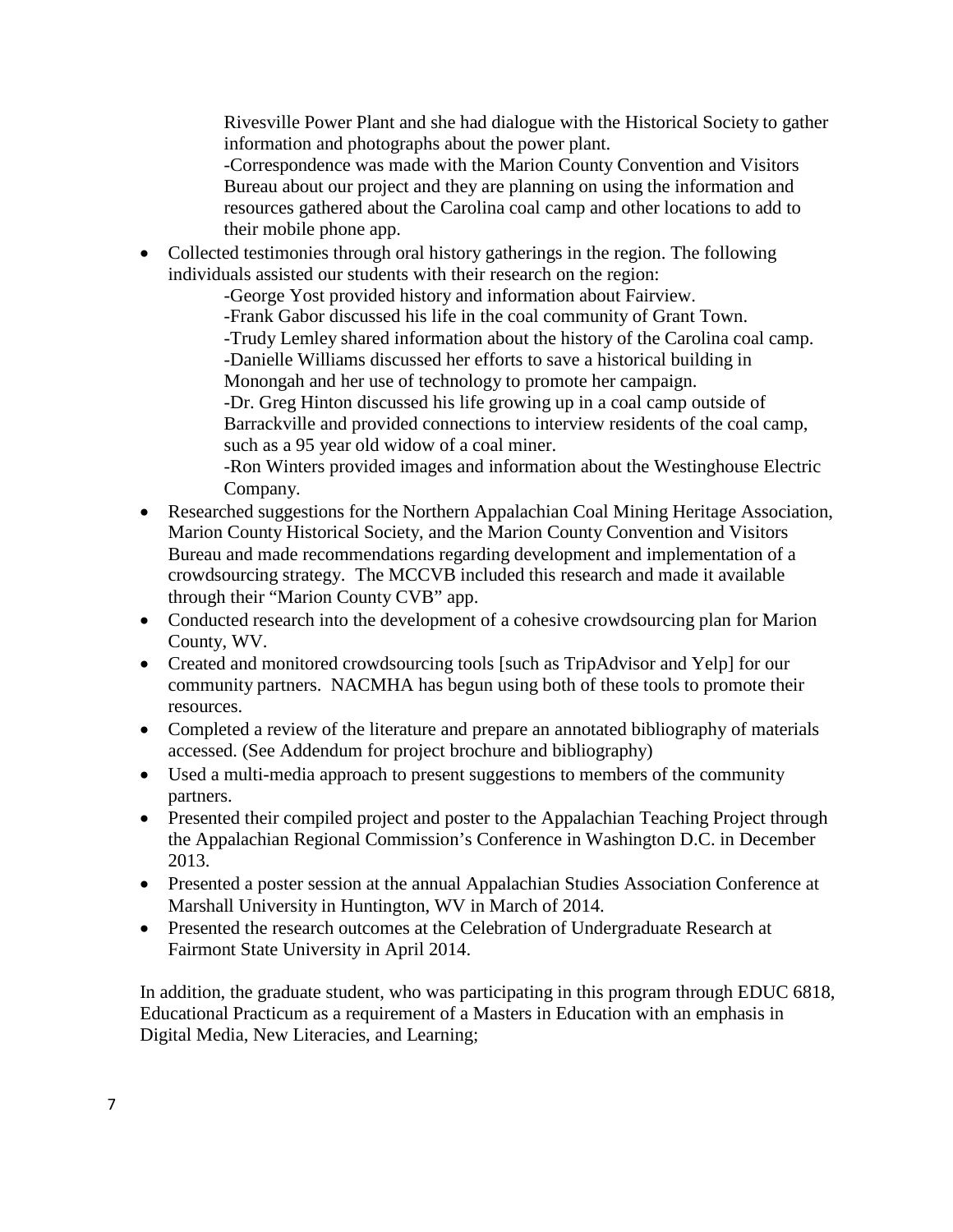- Provided education and training on the value and use of crowdsourcing and wayfinding to both undergraduate student participants and representatives of the community partner organizations.
- Developed curriculum related to crowdsourcing and wayfinding, along with its integration into the community. Shared these materials with ATP undergraduate students and community partners.
- Researched and synthesized community education of technology integration into heritage tourism and generated materials that meet the requirements of the degree practicum experience.

### **Problems Encountered:**

Because of the nature and scope of this project (being both field collecting and technology application), the size became somewhat difficult to manage. Otherwise, the project was well received by the community partners and of great interest to the students involved.

#### **Program Continuation and Sustainability:**

ATP student, Joanna Ross continued her work with Community Partner, Trudy Ice Lemley of the Carolina coal community, for her senior Folklore Capstone project in the spring of 2014. Joanna organized Trudy's collection of Carolina oral histories, catalogued her miscellaneous research, and edited and compiled the data into an online oral history project at [<www.carolinawvoralhistoryproject.com>.](http://www.carolinawvoralhistoryproject.com/) This will be an ongoing project.

ATP graduate student, Jane Gilchrist was responsible for the groundwork in establishing the "Coal Mining Appreciation Day Swap Meet" which was carried out by Community Partner NACMHA. This is slated to be an annual event.

### **Conclusions and Recommendations:**

• Further collaboration of FSU Gabor WV Folklife Center folklore students and community members to collect histories, photographs, and stories from area coal camps, especially for the annual "Coal Mining Appreciation Day Swap Meet."

### **Attachments (in PDF format):**

Include such items as the following:

- **Minutes of meetings with community partners**
	- o Interview with Frank Gabor Summary.pdf